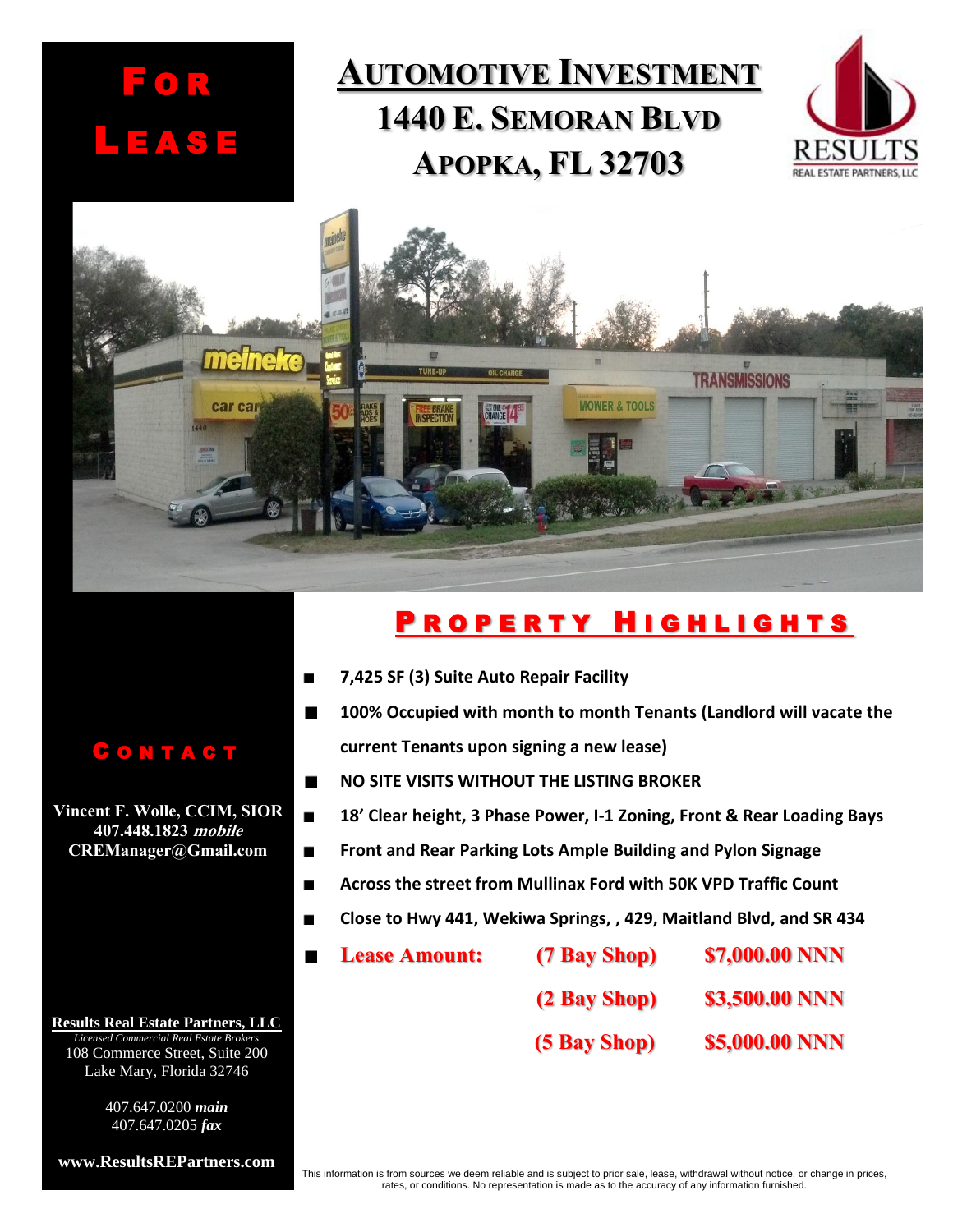

### C O N T A C T

**Vincent F. Wolle, CCIM, SIOR 407.448.1823 mobile CREManager@Gmail.com**

**Results Real Estate Partners, LLC** *Licensed Commercial Real Estate Brokers* 108 Commerce Street, Suite 200 Lake Mary, Florida 32746

> 407.647.0200 *main* 407.647.0205 *fax*

**www.ResultsREPartners.com**



#### This information is from sources we deem reliable and is subject to prior sale, lease, withdrawal without notice, or change in prices, rates, or conditions. No representation is made as to the accuracy of any information furnished.